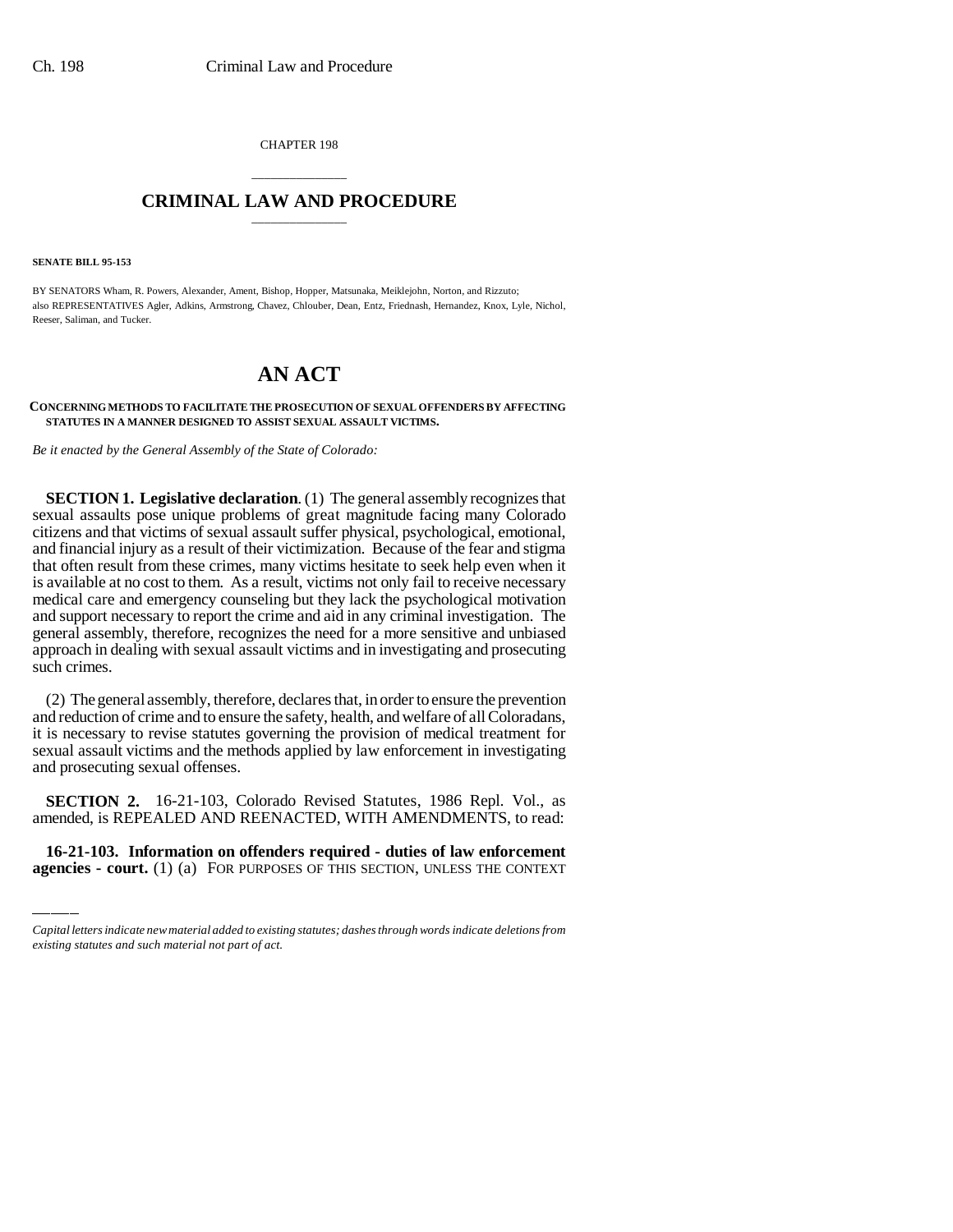OTHERWISE REQUIRES:

(I) "ACT OF DOMESTIC VIOLENCE" HAS THE SAME MEANING AS SET FORTH IN SECTION 18-6-800.3 (1), C.R.S.

(II) "ARREST NUMBER" MEANS A NUMBER THAT SHALL BE ASSIGNED BY THE ARRESTING AGENCY TO AN ARREST OF THE ARRESTEE.

(III) "BUREAU" MEANS THE COLORADO BUREAU OF INVESTIGATION.

(IV) "SEXUAL OFFENSE" MEANS CRIMES DESCRIBED IN ARTICLE 3 OF TITLE 18, C.R.S., AND CRIMES DESCRIBED IN ARTICLES 6 AND 7 OF TITLE 18, C.R.S.

(V) "STATE IDENTIFICATION NUMBER" MEANS THE NUMBER ASSIGNED TO AN OFFENDER BY THE BUREAU BASED ON FINGERPRINT IDENTIFICATION.

(b) THE REQUIREMENTS OF THIS SECTION ARE INTENDED TO COMPLEMENT THE RULES OF CRIMINAL PROCEDURE AND SHALL NOT BE INTERPRETED TO CONFLICT WITH OR SUPERSEDE ANY SUCH RULES.

(2) (a) A LAW ENFORCEMENT AGENCY THAT REQUESTS THE FILING OF ANY CRIMINAL CASE SHALL SUBMIT TO THE DISTRICT ATTORNEY THE ARRESTING AGENCY'S NAME, THE OFFENDER'S FULL NAME AND DATE OF BIRTH, THE CHARGE OR CHARGES BEING REQUESTED, THE INVESTIGATING AGENCY'S CASE NUMBER, AND THE DATE OF ARREST AND THE ARREST NUMBER. IN ADDITION, THE LAW ENFORCEMENT AGENCY SHALL SUBMIT TO THE DISTRICT ATTORNEY ANY RELEVANT INFORMATION ABOUT THE OFFENDER'S AFFILIATION OR ASSOCIATION WITH GANGS OR GANG ACTIVITIES.

(b) IN ADDITION TO THE INFORMATION DESCRIBED IN PARAGRAPH (a) OF THIS SUBSECTION (2), A LAW ENFORCEMENT AGENCY SHALL COMPLY WITH THE FOLLOWING PROCEDURES:

(I) WHEN REQUESTING THE FILING OF ANY FELONY, MISDEMEANOR, OR PETTY OFFENSE, CRIMINAL CHARGE, OR A VIOLATION OF A MUNICIPAL ORDINANCE, THE FACTUAL BASIS OF WHICH INCLUDES AN ACT OF DOMESTIC VIOLENCE OR A SEXUAL OFFENSE, THE LAW ENFORCEMENT AGENCY SHALL SUBMIT TO THE PROSECUTING ATTORNEY THE INFORMATION SET FORTH IN THIS SUBSECTION (2).

(II) IF A LAW ENFORCEMENT AGENCY DIRECTLY ISSUES A COMPLAINT, SUMMONS, OR SUMMONS AND COMPLAINT FOR THE CHARGES DESCRIBED IN SUBPARAGRAPH (I) OF THIS PARAGRAPH (b), THE AGENCY SHALL IDENTIFY ON THE FACE OF SUCH DOCUMENT WHETHER THE FACTUAL BASIS FOR THE CHARGE OR CHARGES INCLUDES AN ACT OF DOMESTIC VIOLENCE OR A SEXUAL OFFENSE.

(3) A DISTRICT ATTORNEY WHO FILES ANY CRIMINAL CASE WITH THE COURT OR WHO REPORTS TO THE BUREAU A FINAL DISPOSITION OCCURRING IN THE DISTRICT ATTORNEY'S OFFICE SHALL SUBMIT THE ARRESTING AGENCY'S NAME, THE OFFENDER'S FULL NAME AND DATE OF BIRTH, THE INVESTIGATING AGENCY'S CASE NUMBER, THE DATE OF ARREST AND THE ARREST NUMBER, AND ANY OTHER INFORMATION THAT A LAW ENFORCEMENT AGENCY IS REQUIRED TO SUBMIT IN ACCORDANCE WITH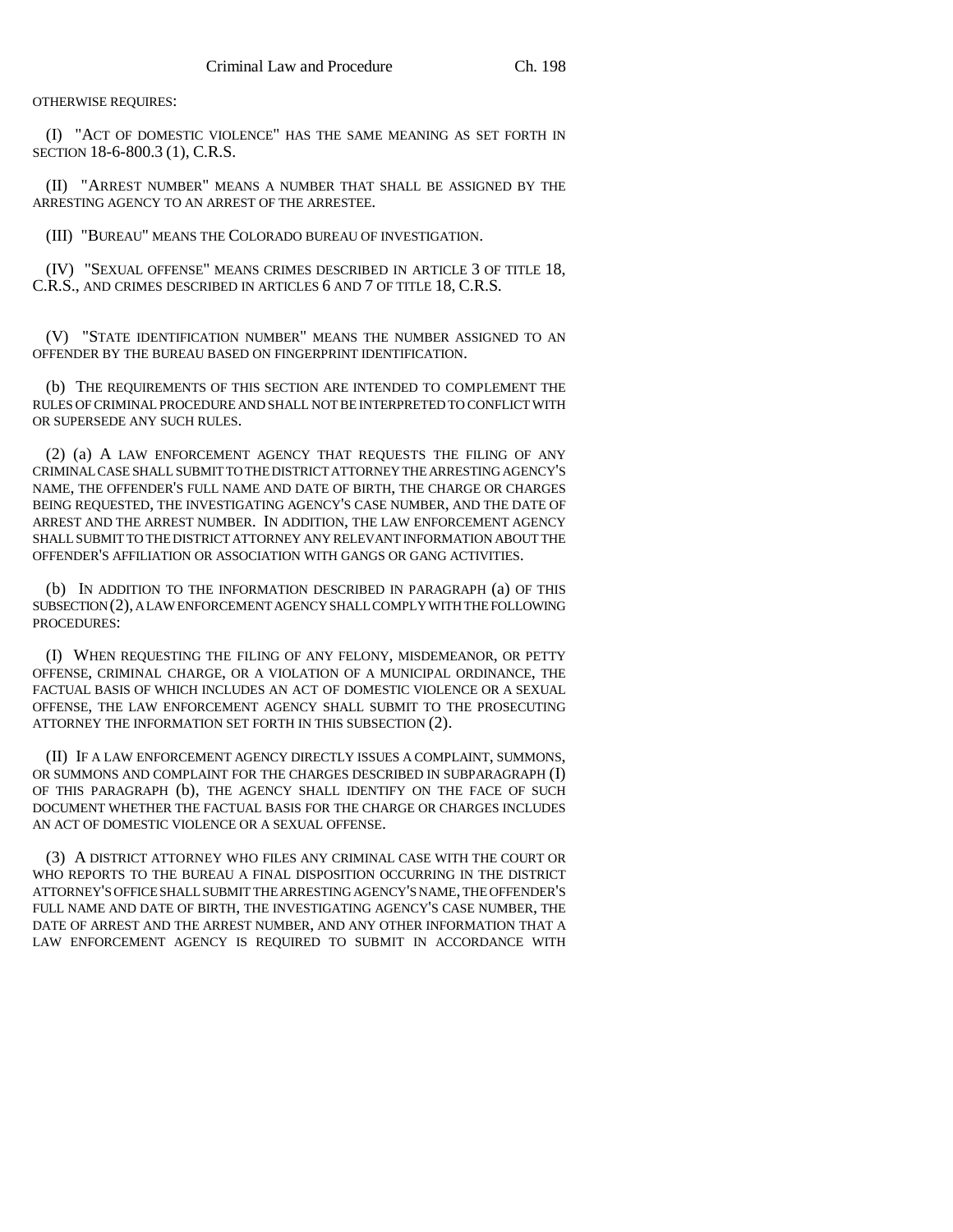SUBSECTION (2) OF THIS SECTION.

(4) (a) UPON THE ISSUANCE OF A WARRANT OF ARREST, THE COURT SHALL NOTIFY THE SHERIFF OF THE COUNTY IN WHICH THE COURT IS LOCATED OF THE ISSUANCE OF SUCH WARRANT. WHEN THE COURT WITHDRAWS, CANCELS, QUASHES, OR OTHERWISE RENDERS A WARRANT OF ARREST INVALID, THE COURT SHALL IMMEDIATELY NOTIFY THE BUREAU OF SUCH ACTION IN A MANNER THAT IS CONSISTENT WITH PROCEDURES ESTABLISHED JOINTLY BY THE STATE COURT ADMINISTRATOR AND THE DIRECTOR OF THE BUREAU.

(b) WHEN THE COURT CREATES A NEW CRIMINAL CASE IN THE JUDICIAL MANAGEMENT INFORMATION SYSTEM, THE COURT SHALL ELECTRONICALLY NOTIFY THE BUREAU OF SUCH ACTION AND SHALL PROVIDE THE BUREAU WITH THE ARRESTING AGENCY'S NAME, THE ARREST DATE, AND THE ARREST NUMBER PROVIDED TO THE COURT IN ACCORDANCE WITH SUBSECTION (3) OF THIS SECTION. THEREAFTER, THE BUREAU SHALL ELECTRONICALLY NOTIFY THE COURT OF THE STATE IDENTIFICATION NUMBER, IF ANY, ASSIGNED TO THE OFFENDER.

(c) THE COURT SHALL REPORT THE FINAL DISPOSITION CONCERNING AN OFFENDER TO THE BUREAU IN A FORM THAT IS ELECTRONICALLY CONSISTENT WITH APPLICABLE LAW. THE REPORT SHALL BE MADE WITHIN SEVENTY-TWO HOURS AFTER THE FINAL DISPOSITION; EXCEPT THAT THE TIME PERIOD SHALL NOT INCLUDE SATURDAYS, SUNDAYS, OR LEGAL HOLIDAYS. THE REPORT SHALL INCLUDE THE INFORMATION PROVIDED TO THE COURT IN ACCORDANCE WITH SUBSECTION (3) OF THIS SECTION, THE DISPOSITION OF EACH CHARGE, AND THE COURT CASE NUMBER, AND, WITH RESPECT TO ANY CHARGE, THE FACTUAL BASIS OF WHICH INCLUDES AN ACT OF DOMESTIC VIOLENCE OR A SEXUAL OFFENSE, THE COURT AND THE BUREAU SHALL COMPLY WITH THE FOLLOWING PROCEDURES:

(I) THE COURT SHALL ADVISE THE BUREAU TO REFLECT THE CHANGE OF THE STATUS OF DOMESTIC VIOLENCE OR SEXUAL OFFENSE IF THE DEFENDANT IS FOUND NOT GUILTY OF THE ALLEGED CRIME OR IF THE CASE IS DISMISSED.

(II) THE COURT SHALL SPECIFY THAT THERE IS A CHANGE IN THE STATUS OF THE CHARGE ORIGINALLY SUBMITTED TO THE BUREAU IN ACCORDANCE WITH PARAGRAPH (b) OF THIS SUBSECTION (4), BASED UPON THE COURT'S FINDINGS.

(III) THE BUREAU SHALL REFLECT THE CHANGE OF STATUS BUT SHALL NOT DELETE OR ELIMINATE INFORMATION CONCERNING THE ORIGINAL CHARGE.

(5) (a) THE BUREAU SHALL MAINTAIN THE INFORMATION IT RECEIVES PURSUANT TO THIS ARTICLE AND SHALL MAKE SUCH INFORMATION IMMEDIATELY AVAILABLE THROUGH ELECTRONIC MEANS TO THE DEPARTMENT OF CORRECTIONS AND TO ANY OTHER CRIMINAL JUSTICE AGENCY UPON REQUEST.

(b) UPON RECEIPT OF THE FINGERPRINTS REQUIRED TO BE OBTAINED PURSUANT TO THIS ARTICLE, THE BUREAU SHALL PERFORM A COMPLETE SEARCH OF THE BUREAU'S FILES TO IDENTIFY ANY PRIOR CRIMINAL RECORD THAT THE OFFENDER MAY HAVE. UPON THE ASSOCIATION OF A UNIQUE STATE IDENTIFICATION NUMBER WITH ANY SUCH OFFENDER, THE BUREAU SHALL REPORT SUCH NUMBER ELECTRONICALLY TO THE SUBMITTING AGENCY AND TO THE DISTRICT ATTORNEY WITH JURISDICTION OVER THE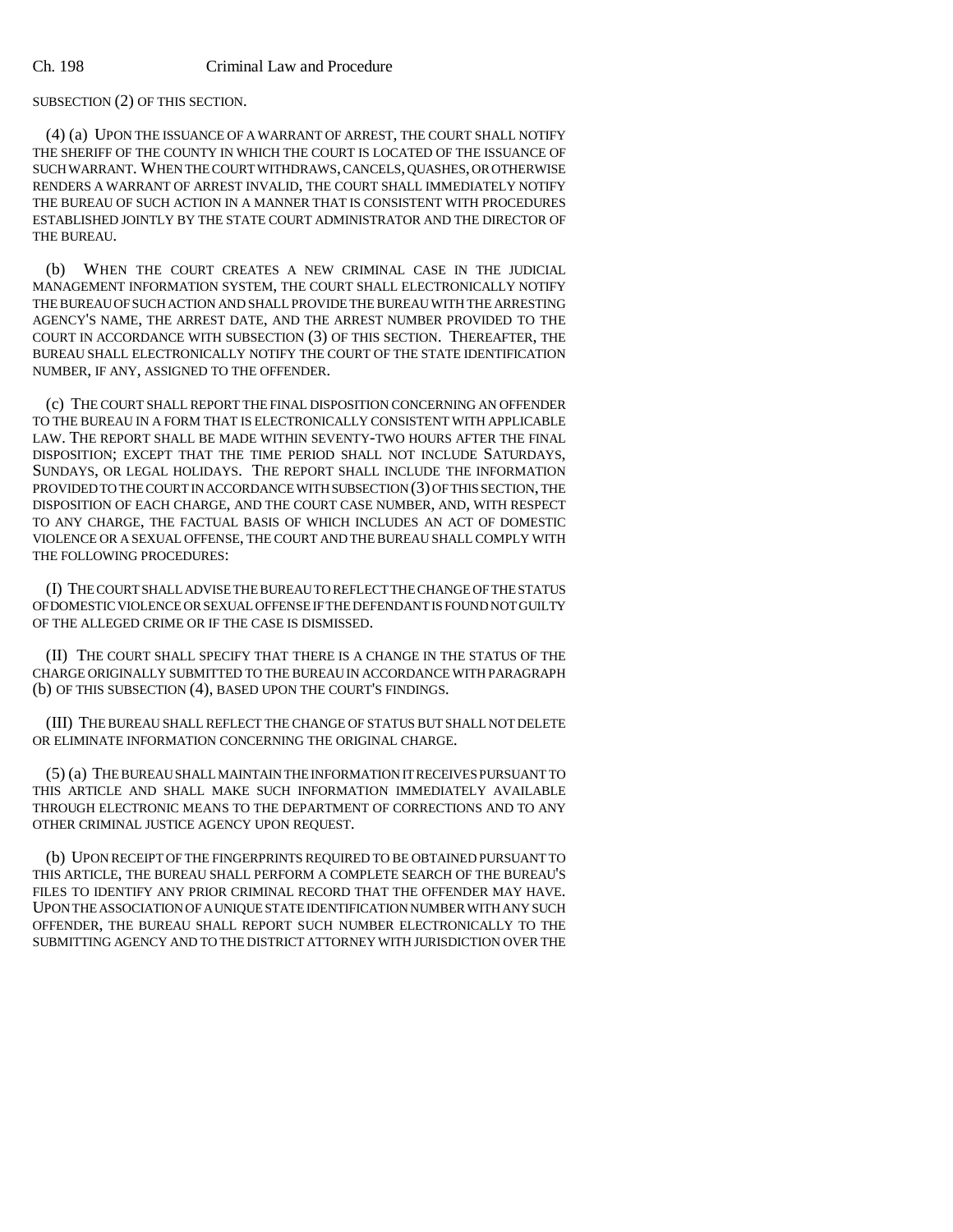## OFFENSE.

(6) THE INFORMATION RECEIVED BY THE BUREAU PURSUANT TO THIS ARTICLE SHALL BE MADE AVAILABLE TO ANY SENTENCING COURT, PROBATION OFFICE, OR OTHER PRETRIAL SERVICES AGENCY PREPARING A REPORT ON DOMESTIC VIOLENCE OR SEXUAL OFFENSE CASES AS SOON AS SUCH COURT, PROBATION OFFICE, OR AGENCY HAS THE NECESSARY COMPUTER SYSTEM IN PLACE TO RECEIVE SUCH INFORMATION.

**SECTION 3.** Part 4 of article 3 of title 18, Colorado Revised Statutes, 1986 Repl. Vol., as amended, is amended BY THE ADDITION OF A NEW SECTION to read:

**18-3-407.5. Victim evidence - forensic evidence - electronic lie detector exam without victim's consent prohibited.** (1) ANY DIRECT COST ASSOCIATED WITH THE COLLECTION OF FORENSIC EVIDENCE FROM THE VICTIM SHALL BE PAID BY THE REFERRING OR REQUESTING LAW ENFORCEMENT AGENCY.

(2) NO LAW ENFORCEMENT AGENCY MAY REQUIRE A VICTIM OF A SEXUAL OFFENSE TO SUBMIT TO A POLYGRAPH EXAMINATION OR ANY FORM OF A MECHANICAL OR ELECTRICAL LIE DETECTOR EXAMINATION AS THE SOLE CONDITION FOR PROCEEDING WITH ANY CRIMINAL INVESTIGATION OR PROSECUTION. A LAW ENFORCEMENT AGENCY SHALL CONDUCT ANY SUCH EXAMINATION ONLY WITH THE VICTIM'S WRITTEN INFORMED CONSENT. CONSENT SHALL NOT BE CONSIDERED INFORMED UNLESS THE LAW ENFORCEMENT AGENCY INFORMS THE VICTIM IN WRITING OF THE VICTIM'S RIGHT TO REFUSE TO SUBMIT TO THE EXAMINATION. IN ADDITION, THE LAW ENFORCEMENT AGENCY SHALL ORALLY PROVIDE TO THE VICTIM INFORMATION ABOUT THE POTENTIAL USES OF THE RESULTS OF SUCH TESTS.

**SECTION 4.** 13-90-107 (1) (k), Colorado Revised Statutes, 1987 Repl. Vol., as amended, is amended to read:

**13-90-107. Who may not testify without consent.** (1) There are particular relations in which it is the policy of the law to encourage confidence and to preserve it inviolate; therefore, a person shall not be examined as a witness in the following cases:

 $(k)$  (I) A private victim's advocate shall not be examined as to any communication made to such victim's advocate by a victim of domestic violence, as defined in section 18-6-800.3 (1), C.R.S., OR A VICTIM OF SEXUAL ASSAULT, AS DESCRIBED IN SECTIONS 18-3-401 TO 18-3-405.5, 18-6-301, AND 18-6-302, C.R.S., in person or through the media of written records or reports without the consent of the victim.

(II) For purposes of this paragraph  $(k)$ , a "<del>private</del> victim's advocate" means a person at a battered women's shelter OR RAPE CRISIS ORGANIZATION or A comparable community-based advocacy program for victims of domestic violence OR SEXUAL ASSAULT AND DOES NOT INCLUDE AN ADVOCATE EMPLOYED BY ANY LAW ENFORCEMENT AGENCY:

(A) Whose primary function is to render advice, counsel, or assist victims of domestic or family violence OR SEXUAL ASSAULT; and

(B) Who has undergone not less than fifteen hours of training as a victim's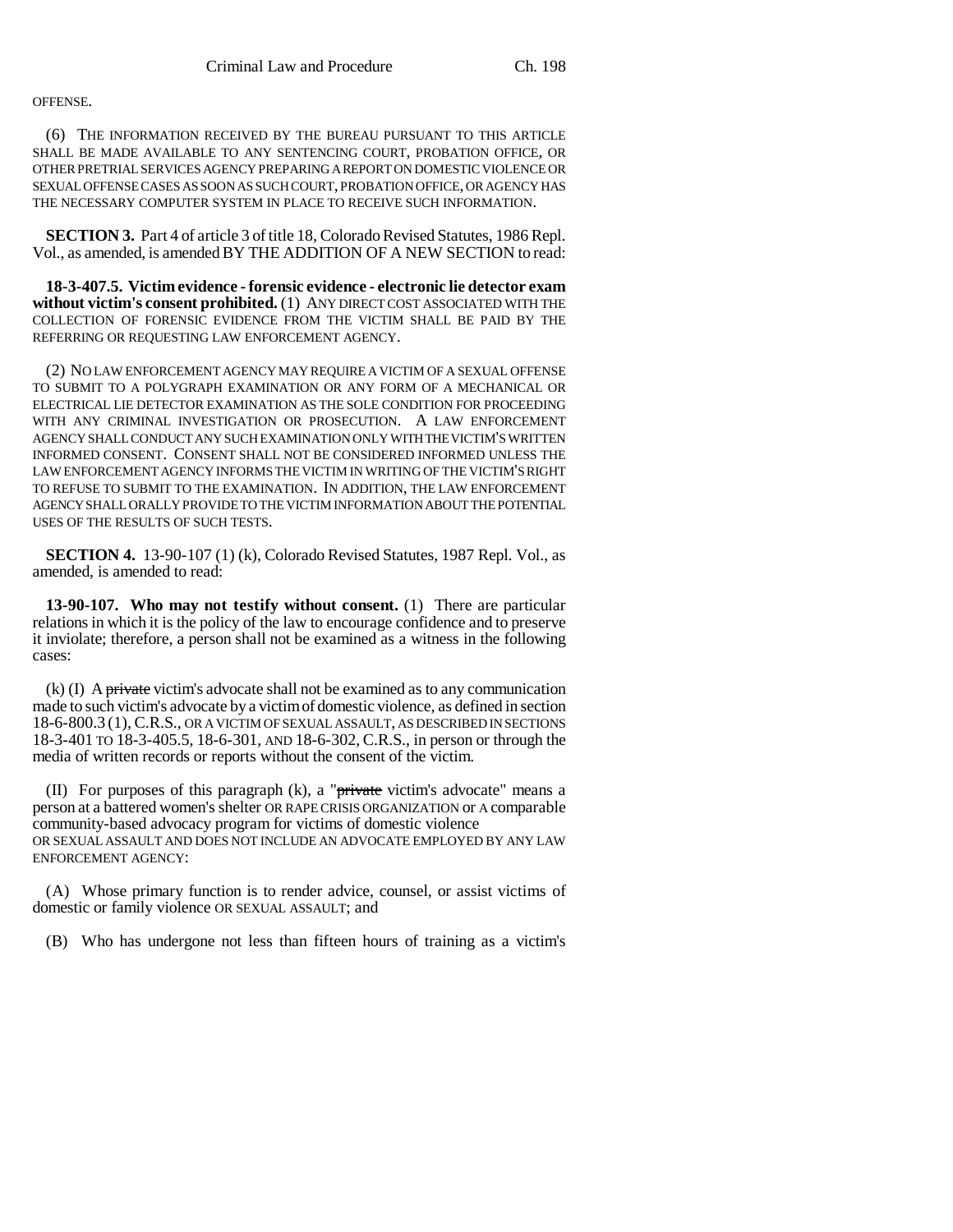## Ch. 198 Criminal Law and Procedure

advocate OR, WITH RESPECT TO AN ADVOCATE WHO ASSISTS VICTIMS OF SEXUAL ASSAULT, NOT LESS THAN THIRTY HOURS OF TRAINING AS A SEXUAL ASSAULT VICTIM'S ADVOCATE; and

(C) Who supervises employees of the program, administers the program, or works under the direction of a supervisor of the program.

**SECTION 5.** 19-3-304 (2), Colorado Revised Statutes, 1986 Repl. Vol., as amended, is amended BY THE ADDITION OF A NEW PARAGRAPH to read:

**19-3-304. Persons required to report child abuse or neglect.** (2) Persons required to report such abuse or neglect or circumstances or conditions shall include any:

(w) VICTIM'S ADVOCATE, AS DEFINED IN SECTION  $13-90-107(1)$  (k)  $(II)$ , C.R.S.

**SECTION 6.** 24-33.5-412 (1) (n), Colorado Revised Statutes, 1988 Repl. Vol., as amended, is amended to read:

**24-33.5-412. Functions of bureau - legislative review.** (1) The bureau has the following authority:

(n) To carry out the duties of maintaining information related to crimes involving acts of domestic violence in the criminal justice information system network as described in OR SEXUAL ASSAULT AS REQUIRED BY article 21 of title 16, C.R.S.

**SECTION 7.** The introductory portion to 24-33.5-415.3 (3), Colorado Revised Statutes, 1988 Repl. Vol., as amended, is amended to read:

**24-33.5-415.3. Information on gangs - legislative declaration.** (3) To aid in the identification and location of gangs and gang members and to prevent recruitment of new gang members from both the population in general and persons in the custody of the department of corrections and the department of human services, the Colorado bureau of investigation shall develop and maintain a computerized data base system which tracks the whereabouts of identified gang members. Such data base shall be compiled from reports submitted to the bureau pursuant to section  $16-21-103$  (3), 16-21-103, C.R.S. Such information shall include the following:

**SECTION 8. No appropriation.** The general assembly has determined that this act can be implemented within existing appropriations, and therefore no separate appropriation of state moneys is necessary to carry out the purposes of this act.

**SECTION 9. Effective date - applicability.** This act shall take effect July 1, 1995, and shall apply to offenses committed on or after said date.